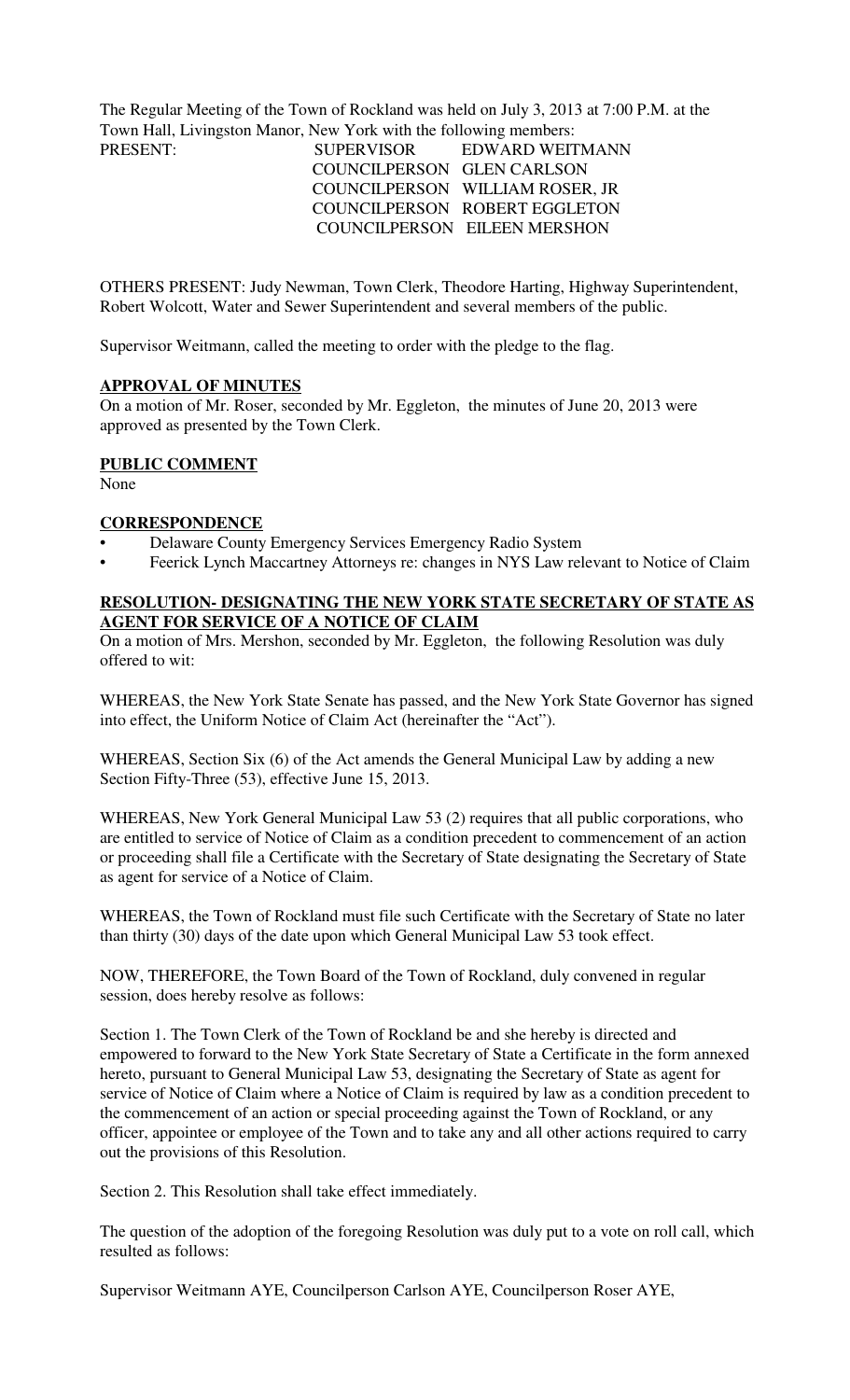# *REGULAR MEETING, TOWN OF ROCKLAND, JULY 3, 2013*

Councilperson Eggleton AYE, Councilperson Mershon AYE. The Resolution was thereupon duly adopted.

# **CORRESPONDENCE** continued

- Hinman Howard Kattell LLP addressing Delta Road Protection Program and a controversy that has arisen between the company and one of its former employees.
- Dr. David Schwalb Health Officer Judy Newman, Town Clerk sent an appointment letter to Dr. Schwalb along with a Oath of Office to be signed and notorized.

### **OLD BUSINESS**

**Beaverkill Covered Bridge** - a public meeting was held on June 27<sup>th</sup> at the Beaverkill Valley Fire House to address the bridge. Supervisor Weitmann reported that the bridge is opened for now. Ted advised that the bridge will be closed this winter due to the snow load. The weight limit is only 3 ton and it does not take into consideration the added snow weight. The board had discussion on the ownership of said bridge. Councilperson Carlson advised that the bridge is owned by the Town of Rockland and maintenance is done by the County.

**Town Hall Repairs** - Supervisor Weitmann has asked 3 contractors for bids on repair of the roof and the front steps of the Town Hall. To date he has received one bid for each project.

### **RESOLUTION - APPROVE BID FOR FRONT STEP REPAIRS**

On a motion of Mr. Carlson, seconded by Mrs. Mershon, the following resolution was ADOPTED - VOTE - AYES 5, NAYS 0 - RESOLVED - to approve the bid from Gary Stuhlmiller in the amount of \$5,200 for repair of the front steps of the Town Hall.

**Livingston Manor Waste Water Treatment Plant -** Supervisor Weitmann reported that a certified copy of the resolution on the appointment of Fiscal Advisor will be submitted for the grant application for the Livingston Manor Sewer plant.

# **NEW BUSINESS**

**Prices on striping parking lots** - Judy Newman, Town Clerk contacted several contractors for stripping the parking lot across from the Town Hall. She received one quote from Poley Paving. Ted Hartling, Highway Superintendent reported that he contacted Poley to see if they would give a quote for stripping Roscoe Municipal parking lot. We have yet to receive that quote. Ted advised that the quote should be approximately the same as the lot by the Town Hall. There were no objections to proceed with the stripping, once the quote was received for the Roscoe lot.

**Sullivan County Soil & Water** - meeting was held on June 24<sup>th</sup>. Supervisor Weitmann and Councilman Carlson attend this meeting addressing Hazard Mitigation Grant application for flood damaged homes to be purchased at pre-flood value. They are applying for \$220,000 to assist with engineering and mitigation programs.

**Division of Public works Cleanup tonage** - The Board had discussion on the tonage allotment for each town. The County determines the tonage amount used by what each town used in the previous year. Supervisor Weitmann advised that the county cannot roll over to the next year, any allotment not used in the current year.

**Town Clerk's report** - was presented.

**Water and Sewer Weekend Schedule** was presented.

**Councilperson Roser** reported that the Hoos Truck Fire Department will be holding their 90 Anniversary with a parade on August 18<sup>th</sup>. He is requesting an approval of an application to the State Liquor Authority. There were no objections from the Board. Councilperson Roser advised that he will provide a letter to the Board regarding this issue at the next meeting.